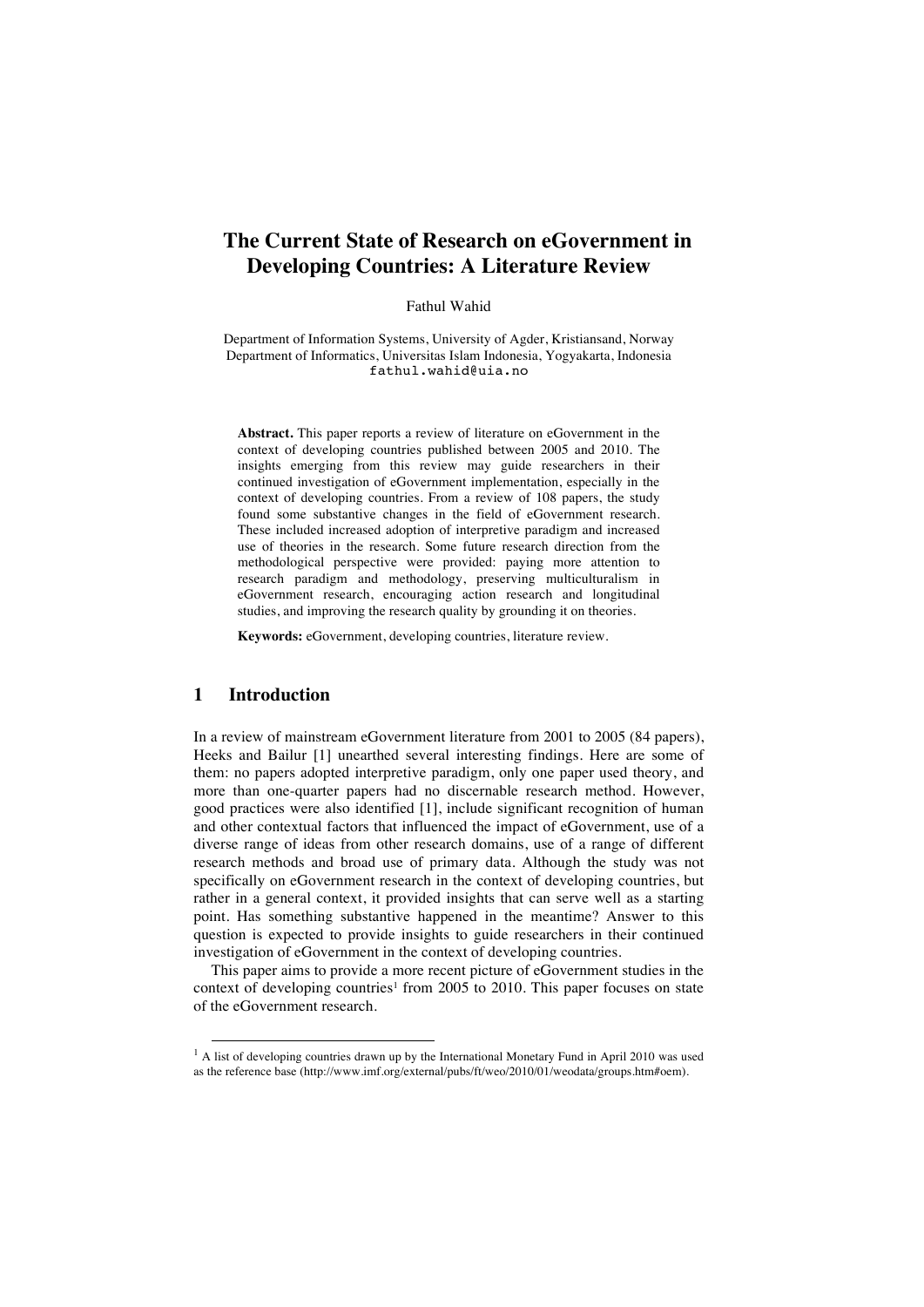Through a systematic process, this study reviews 108 papers dealing with the eGovernment research in the context of developing countries. Since the aim is to present the state of the eGovernment research, the review focuses on five main areas, i.e., research paradigm, knowledge framework, methodology, application, and focus of research [1].

The research questions addressed in this study are: (a) what is the current state of research on eGovernment in the context of developing countries?; and (b) what substantive changes we can observe from the development of eGovernment research in the period of 2005-10?

The analysis and detailed findings are presented as follows. Section 2 describes the research method for selection and analysis of the papers. Section 3 presents the findings, followed by discussion in Section 4. Section 5 concludes the paper.

# **2 Research Method**

### **2.1 Selection of Literature**

The set of guidelines proposed by Webster and Watson [2] for carrying out a systematic literature review was followed. This study focused on papers that explicitly dealt with eGovernment research in the context of developing countries published between 2005 and 2010. The search was limited to five prominent journals and or conference proceedings portals, namely ScienceDirect (http://www.sciencedirect.com), Ebsco (http://www.ebscohost.com), IEEE XPlore (http://ieeexplore.ieee.org), ACM Digital Library (http://portal.acm.org), and SpringerLink (http://www.springerlink.com). In addition, I also included *The Electronic Journal of Information System in Developing Countries*   $(\text{http://www.ejisdc.org})$ , which is one of the prominent ICT4D journals<sup>2</sup> that is not indexed in those five portals, in the pool. In doing so, I hoped that the review would cover as much of the relevant literature as possible.

The initial search was conducted using three combinations of keywords: electronic government and developing country, eGovernment and developing country, and digital government and developing country; in the title, the abstract, the keywords, and the text. The paper search was conducted in October 2010. After exclusion of duplicates, 134 papers were finally included in the pool. Second, the contents of the paper in this pool were carefully examined. This mechanism reduced the number of papers from 134 to 108 (2005: seven papers; 2006: eight; 2007: 19; 2008: 23; 2009: 35; and 2010: 16). Twenty-five papers were excluded for several reasons; e.g., they were not written in English, the focus was not on developing countries. Editorial papers were also excluded from the pool. In the final pool, 39 were journal papers, whereas the rest (69) were conference papers in proceedings. The final pool consisted of 95 empirical and 13

 <sup>2</sup> See ICT4D Journal Ranking Table compiled by Richard Heeks (http://ict4dblog.wordpress.com /2010/04/14/ict4d-journal-ranking-table).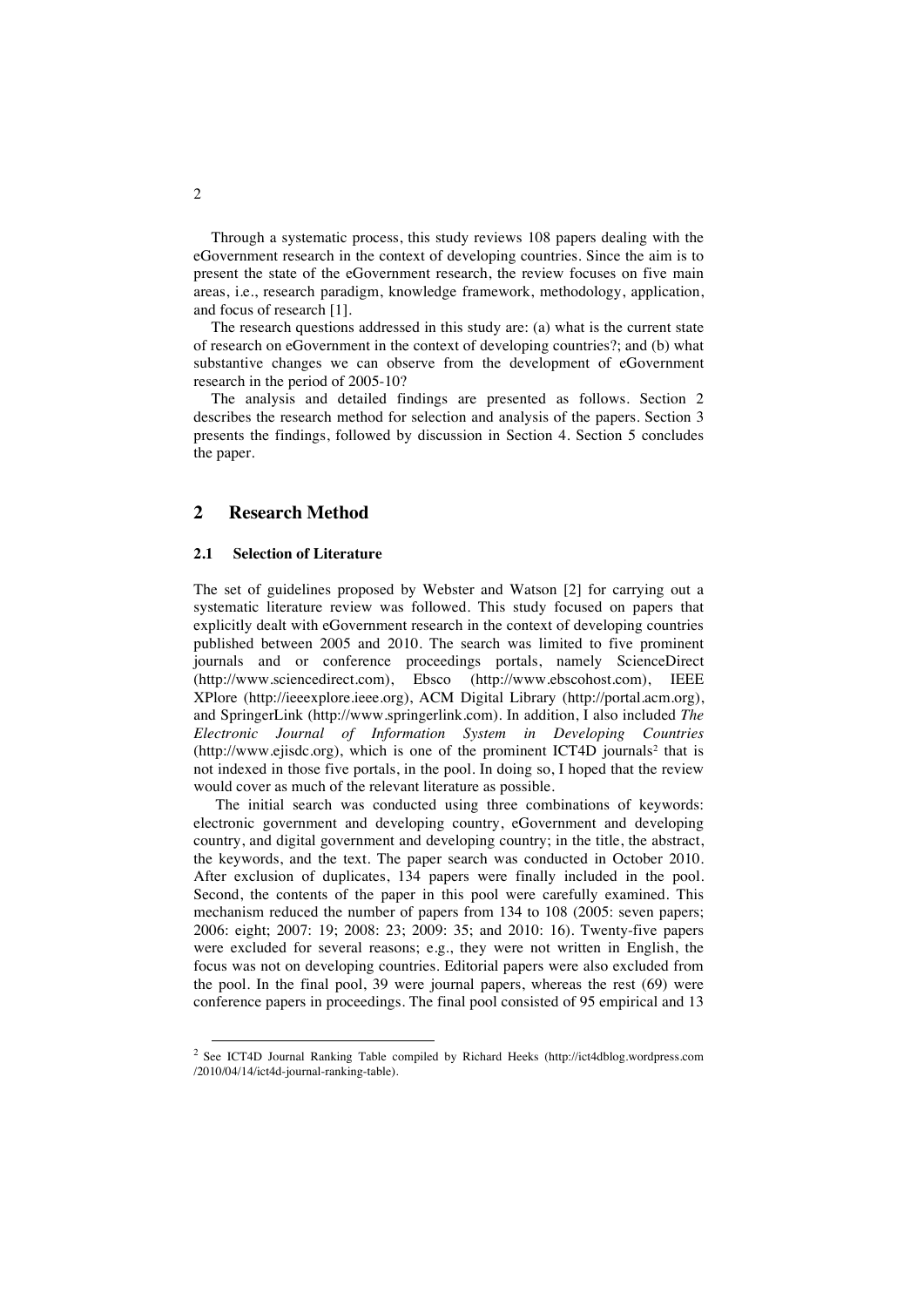theoretical papers. A paper was considered to be empirical if it reported a real case, whether it used primary or secondary data or both.

#### **2.2 Method of Analysis**

Content analysis was used in this study. Several areas of categorization were used to analyse the papers. Selection of the areas was influenced by earlier research both in eGovernment and in general information systems [1, 3-6]. The following categorization was used to classify the papers.

**Research paradigm**. This was classified into three categories: (a) positivist; (b) interpretative; and (c) critical [4, 7]. A research is said to be positivist if it attempts to test theory to increase the predictive understanding of phenomena [7]. In this type of research, generally there is evidence of formal propositions, quantifiable measures of variables and hypothesis testing [8]. Interpretative studies generally attempt to understand phenomena through the meanings that people assign to them and interpretative methods are "aimed at producing an understanding of the context of the information system, and the process whereby the information system influences and is influenced by the context" [9:4-5]. Critical research deals with social critique by assuming that social reality is historically constituted and that it is produced and reproduced by people. Hence, critical research focuses on the oppositions, conflicts and contradictions in contemporary society [7, 10].

**Knowledge framework**. A set of categorized frameworks of knowledge used in eGovernment research proposed by Heeks and Bailur [1] was adopted. They grouped research as follows: (a) theory-based – when the paper made use of an explicit well-established theory such as structuration theory or institutional theory; (b) framework-based – when the paper used a framework from a body of theoretical work; (c) model-based – when the paper used a model presented without reference to any deeper knowledge framework, such as a stage model; (d) schema-based – when the paper made use of schemas of technique or a technical architecture of eGovernment; (e) concept-based – when the paper used a certain concept such as good governance or usability; and (f) category-based – when the paper presented a set of categories or list of factors. Papers that did not belong to any of these categories were categorized as non-framework-based research.

**Methodology**. The papers were also examined in accordance with the research method and data collection method used. The research methods were classified as: (a) survey; (2) case study; (c) experiment; and (d) action research [4]. The data collection methods were grouped as: (a) questionnaire; (b) interview; (c) reflection on project experience; (d) document analysis; (e) literature review; and (f) observation [1]. In addition, the papers were also examined in terms of the time dimension of the research undertaken, whether cross-sectional or longitudinal, and in terms of data type, i.e., qualitative or quantitative.

**Application**. Topics were also grouped: (a) eAdministration – initiatives dealing particularly with improving the internal workings of the public sector; (b) eService – initiatives dealing particularly with the relationship between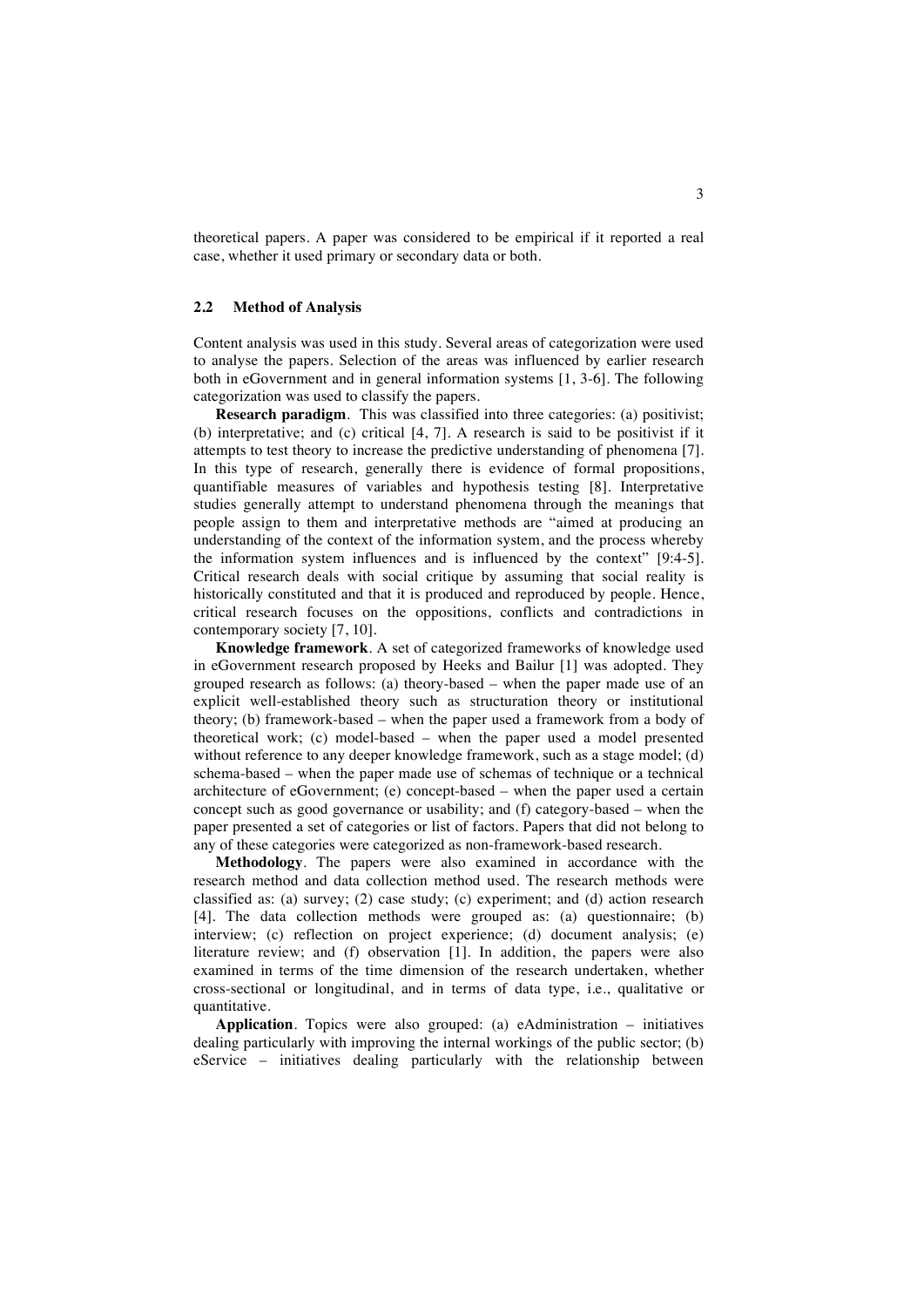government and citizens as voters/stakeholders or as customers of public services; (c) eSociety – initiatives dealing with the relationship between public agencies and other institutions and with the relationship between civil society institutions; and (d) general eGovernment [3]. Examples of the last topic include studies that aim to identify eGovernment challenges, barriers, and opportunities in a general context.

**Focus of research**. This was divided into three categories: (a) technocentric/online service delivery; (b) government-centric/organizational change; and (c) citizen-centric/better government. This categorization was based on a review of ten years of eGovernment development, which was conducted by Grönlund [5] and identified three main models of eGovernment development, namely (1) the service delivery model, (2) the organizational change model, and (3) the better government model. The first model focuses on online service delivery from provision of online information to full electronic case handling. eGovernment implementation in this model is seen from a techno-centric perspective [6]. On the other hand, the third model does not necessarily involve eService delivery. Introducing cyber laws protecting privacy and increasing accessibility of eGovernment services (i.e., eInclusion initiatives) to various societal groups, including the disadvantaged ones, are examples of the initiatives in the third model [5, 6]. The second model (i.e., the organizational change model of eGovernment) assumes that IT itself cannot offer significant benefits without organizational change.

## **3 Findings**

#### **3.1 Overview of the Papers**

Forty-three countries were reported in the papers. When the countries were not clearly stated or the study covered a lot of countries (such as Arab countries, Africa, Asia), I classified the papers into 'other countries' (Table 1). India was found to be the most frequently (11 times) reported country in the papers under study, followed by South Africa, China, Kenya, and Nigeria.

#### **3.2 Research Paradigm**

I attempted to group the papers based on their research paradigms used in the studies, although any attempt at classifying the papers like this might raise a discussion. Hence, since many papers did not clearly state their epistemological stance, I used additional criteria to classify the papers as follows.

The papers on eGovernment architecture and other technical aspects of eGovernment infrastructure were classified as positivist research, since they focused on building information technology (IT) artefact [see e.g., 11]. More specifically, these papers reported design research whose epistemology was primarily positivistic [11]. Also in this group of positivist research were papers reported a research model with a set of dependent and independent variables and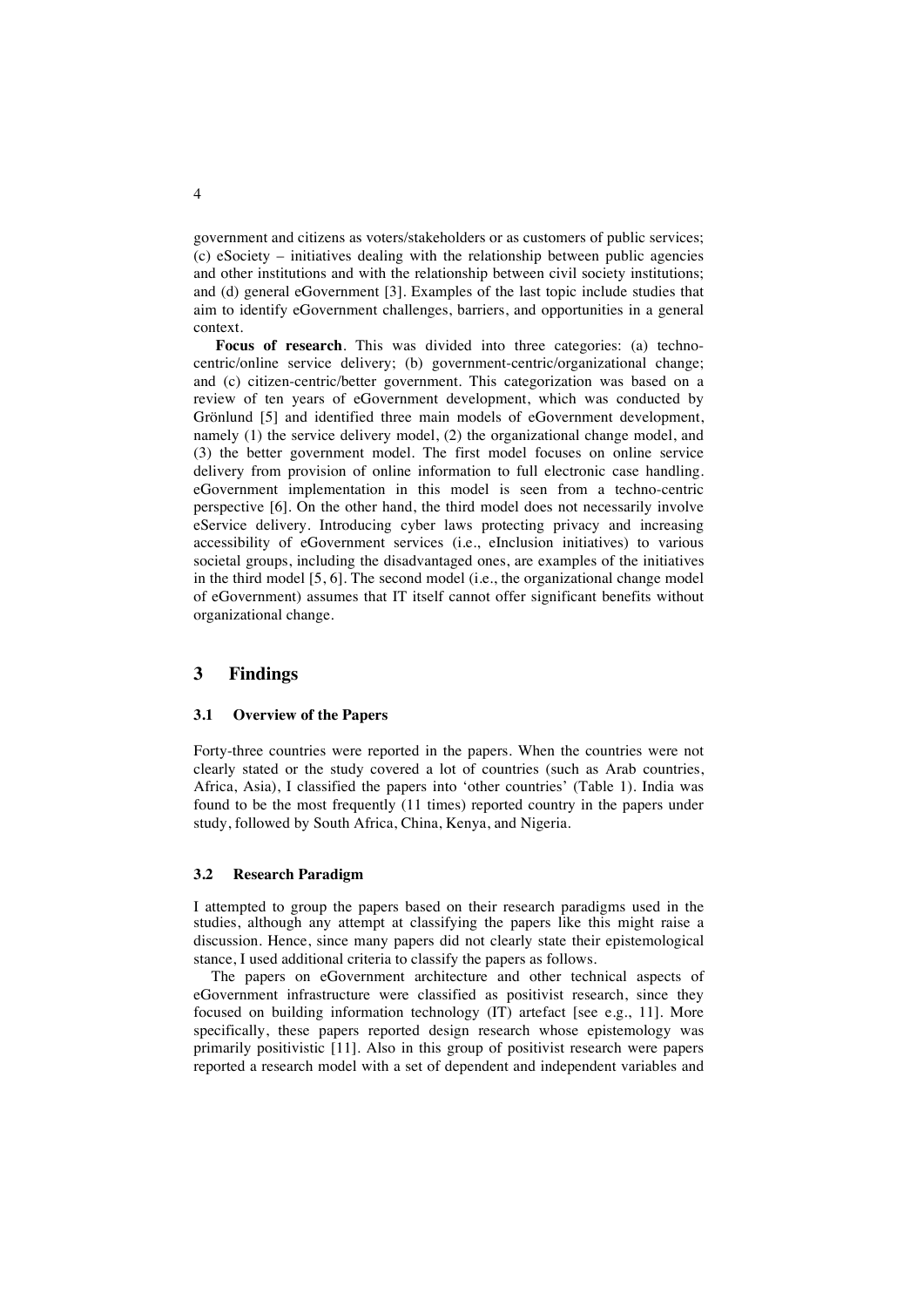used a statistical analysis to test some hypothesis [see e.g., 8]. The studies that carried out website evaluation were also grouped as positivist research. Almost half (42.6%) of the papers belonged to this group (see Table 2).

| No                      | Country       | $\mathbf n$    | N <sub>0</sub> | Country         | n              |
|-------------------------|---------------|----------------|----------------|-----------------|----------------|
|                         | India         | 11             | 23             | Chile           | $\mathbf{1}$   |
| $\overline{2}$          | South Africa  | 7              | 24             | Ethiopia        | $\mathbf{1}$   |
| 3                       | China         | 6              | 25             | Jamaica         | $\mathbf{1}$   |
| $\overline{\mathbf{4}}$ | Kenya         | 6              | 26             | Kazakhstan      | $\mathbf{1}$   |
| 5                       | Nigeria       | 6              | 27             | Kuwait          | $\overline{1}$ |
| 6                       | Bangladesh    | 5              | 28             | Malaysia        | $\mathbf{1}$   |
| 7                       | Indonesia     | 5              | 29             | Maldives        | 1              |
| 8                       | Jordan        | 5              | 30             | Mauritius       | $\mathbf 1$    |
| $\mathbf Q$             | Morocco       | $\overline{4}$ | 31             | Mexico          | $\mathbf{1}$   |
| 10                      | Nepal         | $\overline{4}$ | 32             | Mongolia        | $\overline{1}$ |
| 11                      | Pakistan      | $\overline{4}$ | 33             | Mozambique      | $\overline{1}$ |
| 12                      | Sri Lanka     | 4              | 34             | Philippines     | 1              |
| 13                      | Argentina     | 3              | 35             | Rwanda          | $\mathbf{1}$   |
| 14                      | <b>Brazil</b> | 3              | 36             | Saudi Arabia    | $\,1$          |
| 15                      | Egypt         | 3              | 37             | Senegal         | $\,1$          |
| 16                      | Iran          | 3              | 38             | Serbia          | $\mathbf{1}$   |
| 17                      | Turkey        | $\overline{2}$ | 39             | Taiwan          | $\mathbf{1}$   |
| 18                      | Colombia      | $\overline{c}$ | 40             | Tanzania        | $\mathbf{1}$   |
| 19                      | Ghana         | $\overline{c}$ | 41             | <b>UAE</b>      | $\mathbf{1}$   |
| 20                      | Thailand      | $\overline{2}$ | 42             | Uzbekistan      | $\,1$          |
| 21                      | Uganda        | $\overline{2}$ | 43             | Zambia          | $\overline{1}$ |
| 22                      | Cape Verde    | 1              | 44             | Other countries | 11             |

**Table 1**. List of countries reported in the papers

| No | Country         | n            |
|----|-----------------|--------------|
| 23 | Chile           | 1            |
| 24 | Ethiopia        | 1            |
| 25 | Jamaica         | 1            |
| 26 | Kazakhstan      | 1            |
| 27 | Kuwait          | 1            |
| 28 | Malaysia        | 1            |
| 29 | Maldives        | 1            |
| 30 | Mauritius       | 1            |
| 31 | Mexico          | 1            |
| 32 | Mongolia        | 1            |
| 33 | Mozambique      | $\mathbf{1}$ |
| 34 | Philippines     | 1            |
| 35 | Rwanda          | 1            |
| 36 | Saudi Arabia    | 1            |
| 37 | Senegal         | 1            |
| 38 | Serbia          | 1            |
| 39 | Taiwan          | 1            |
| 40 | Tanzania        | 1            |
| 41 | <b>UAE</b>      | 1            |
| 42 | Uzbekistan      | $\mathbf{1}$ |
| 43 | Zambia          | 1            |
| 44 | Other countries | 11           |
|    |                 |              |

**Table 2**. Research paradigm used in eGovernment research

| <b>Research paradigm</b> | Frequency | Percentage |
|--------------------------|-----------|------------|
| Positivist               |           |            |
| Interpretative           |           |            |
| Critical                 |           |            |
| )ther                    |           |            |

The papers whose purpose was to evaluate and criticize the reasons or values behind an eGovernment initiative in a specific context were considered as critical research. Out of the 108 papers under study, only three papers that used a critical realism research paradigm.

The definition of interpretive research developed by Walsham [9] was adopted to classify the papers. Around one-quarter (24.1%) of the papers adopted interpretive stance.

Other papers that did not belong to those three groups were put in the 'other' group. Examples were the papers that used secondary data to summarize or to present some ideas or concepts related to eGovernment, e.g., scope and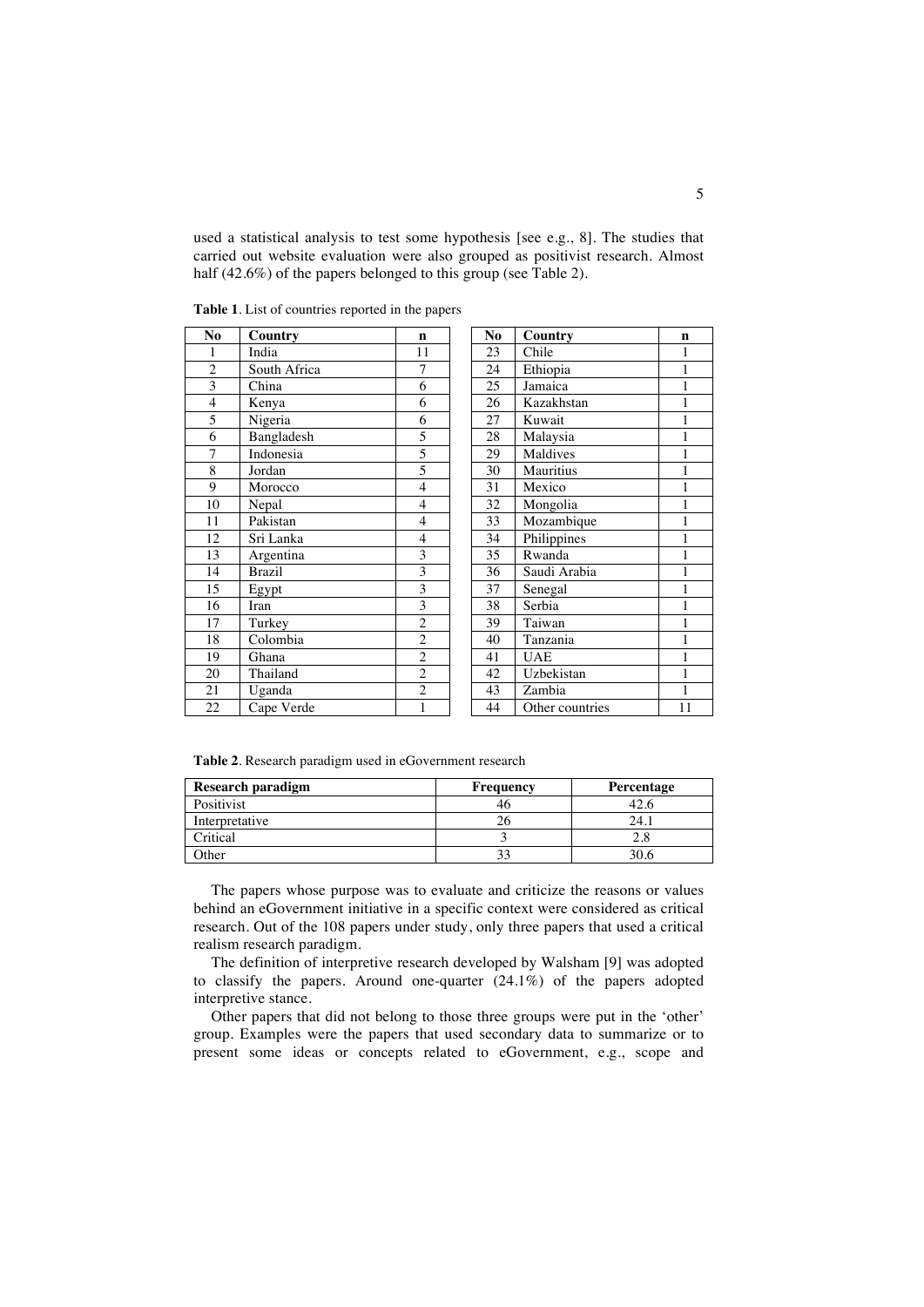challenges of eGovernment in a specific context. Descriptive literature review papers were also put in this group. This group had 30.6% of the papers.

#### **3.3 Methodology**

Case study was the most frequent research method used, although the protocols for conducting a proper case study research, such as those suggested by Benbasat et al. [12] and Yin [13], were in many cases not adequately followed (Table 3). I found that in 22.2% of the papers, the research methods were not easy to identify; for instance, the papers that attempted to assess development of eGovernment in a specific context lacked sufficient information on how the data were to be collected and conclusions drawn.

**Table 3**. Research methods used in eGovernment research

| <b>Research method</b> | Frequency | Percentage |
|------------------------|-----------|------------|
| Survey                 |           | 18.5       |
| Case study             |           | 55.6       |
| Experiment             |           |            |
| Action research        |           |            |
| )ther                  |           |            |

Distributing questionnaire was the most popular data collection method, followed by interviews (see Table 4). Eight papers reported that more than one data collection (mixed) method was employed. No paper used only observation as its data collection method. Eighteen papers even did not report how the data has been collected explicitly, in a research method section, or implicitly, somewhere else in the paper.

**Table 4**. Data collection methods used in eGovernment research

| Data collection method           | Frequency | Percentage |
|----------------------------------|-----------|------------|
| <b>Questionnaire</b>             | 21        | 19.4       |
| Interview                        | 21        | 19.4       |
| Reflection on project experience | 16        | 14.8       |
| Document analysis                |           | 10.2       |
| Literature review                |           | 0.9        |
| Web content analysis             | 6         | 5.6        |
| Observation                      |           | 0.0        |
| Hunt and peck*                   | 6         | 5.6        |
| Mixed                            | 8         | 7.4        |
| No discernable method            | 18        | 16.7       |

Note: \* "A review of some relevant sources but without the rigor that might allow the approach to be called a proper literature review" [1]

As many as 28.7% of the papers (31) adopted an individual/personal level of analysis, whereas 35 papers preferred the group/organization level, and the rest (42) focused on societal or country level. Qualitative research was found to be the approach preferred (62 papers) over quantitative (31) and mixed approaches (10). This study found that only six papers employed longitudinal studies.

6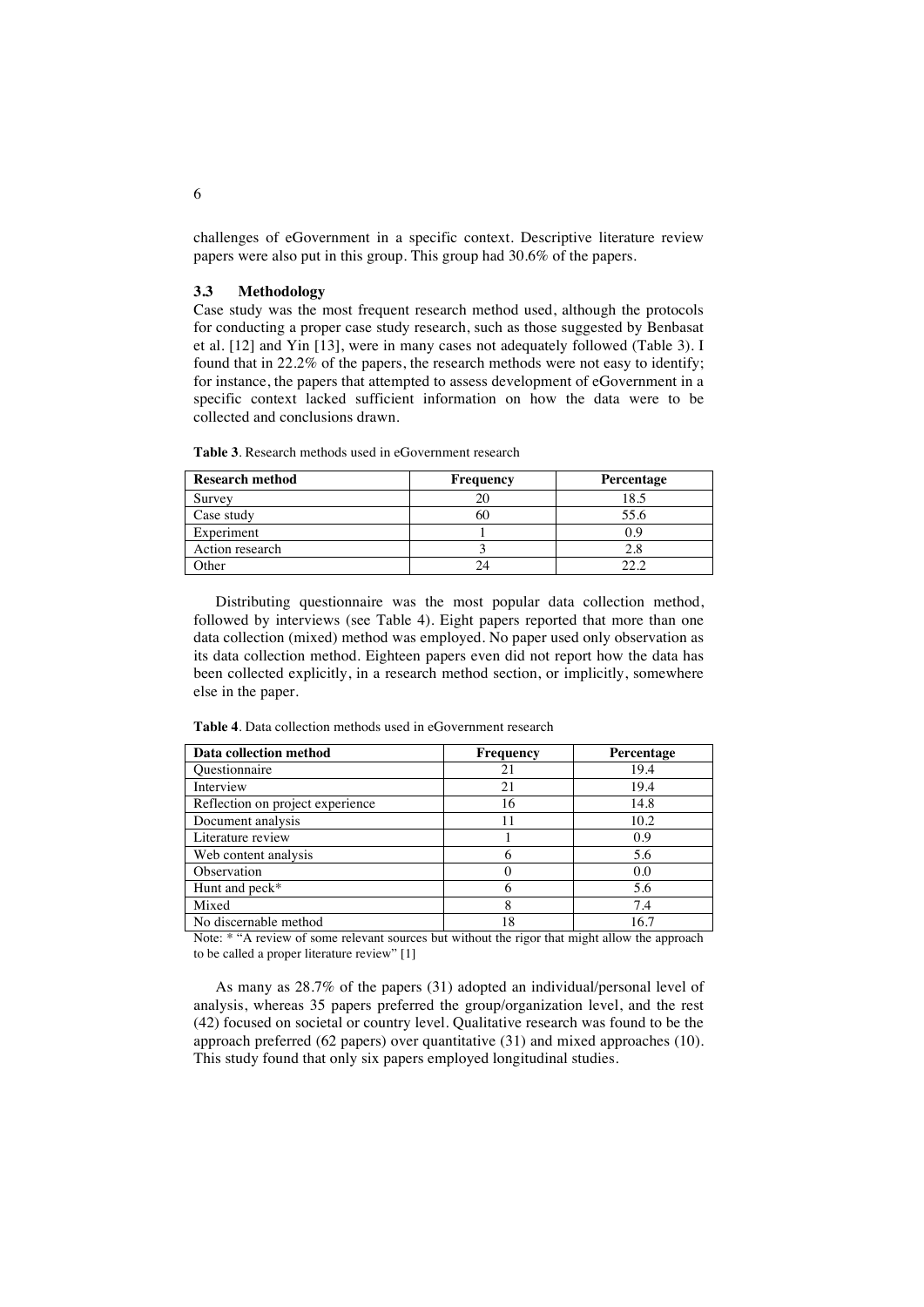#### **3.4 Application**

This study found that the most frequently researched area of application was eService (46 papers), whereas the eSociety domain received the least attention (see Table 5). Thirty-five papers focused on eGovernment issues in general such as identifying eGovernment challenges, barriers, and opportunities.

**Table 5**. Area of application in eGovernment research

| Area of application      | Frequency | Percentage |
|--------------------------|-----------|------------|
| eAdministration          |           |            |
| eServices                | 40        |            |
| eSociety                 |           |            |
| eGovernment (in general) |           |            |

According to Heeks [3], the focus of eService is to talk to citizens about details of public sector activities, to listen to citizens to gain input into public sector decisions and action, and to improve public services, whereas eSociety initiatives are intended to work better with business, to develop communities, and to strengthen partnership. Both of these applications deal with the demand side of eGovernment, whereas eAdministration, whose objectives are to cut process cost, manage process performance, and make strategic decisions in government, treats the supply side [14].

### **3.5 Knowledge Framework**

Sixteen (14.8%) papers under study explicitly used theory (Table 6). Diffusion and adoption theories (such as Rogers's diffusion of innovation theory) were the most dominant theory used (in seven papers). Other theories used were stakeholder theory (two papers), actor network theory (two papers), and Giddens's structuration theory (two papers). The other three papers used institutional theory, theory of development, and intellectual capital theory. Some of these theories have been popular in information system research in the context of developing countries [15].

**Table 6**. Frameworks of knowledge used in eGovernment research

| <b>Knowledge framework</b> | Frequency | Percentage |
|----------------------------|-----------|------------|
| Theory-based               | 16        | 14.8       |
| Framework-based            |           | 7.4        |
| Model-based                |           | 8.3        |
| Schema-based               |           | 6.5        |
| Concept-based              | 40        | 37.0       |
| Category-based             | 15        | 13.9       |
| Non-framework-based        | 13        |            |

A large proportion of the papers (37.0%) used one or more concepts to inform the research process and analysis. The concepts included awareness, trustworthiness, usability, pushing versus pulling systems, good governance, hospitality and drifting, and interoperability.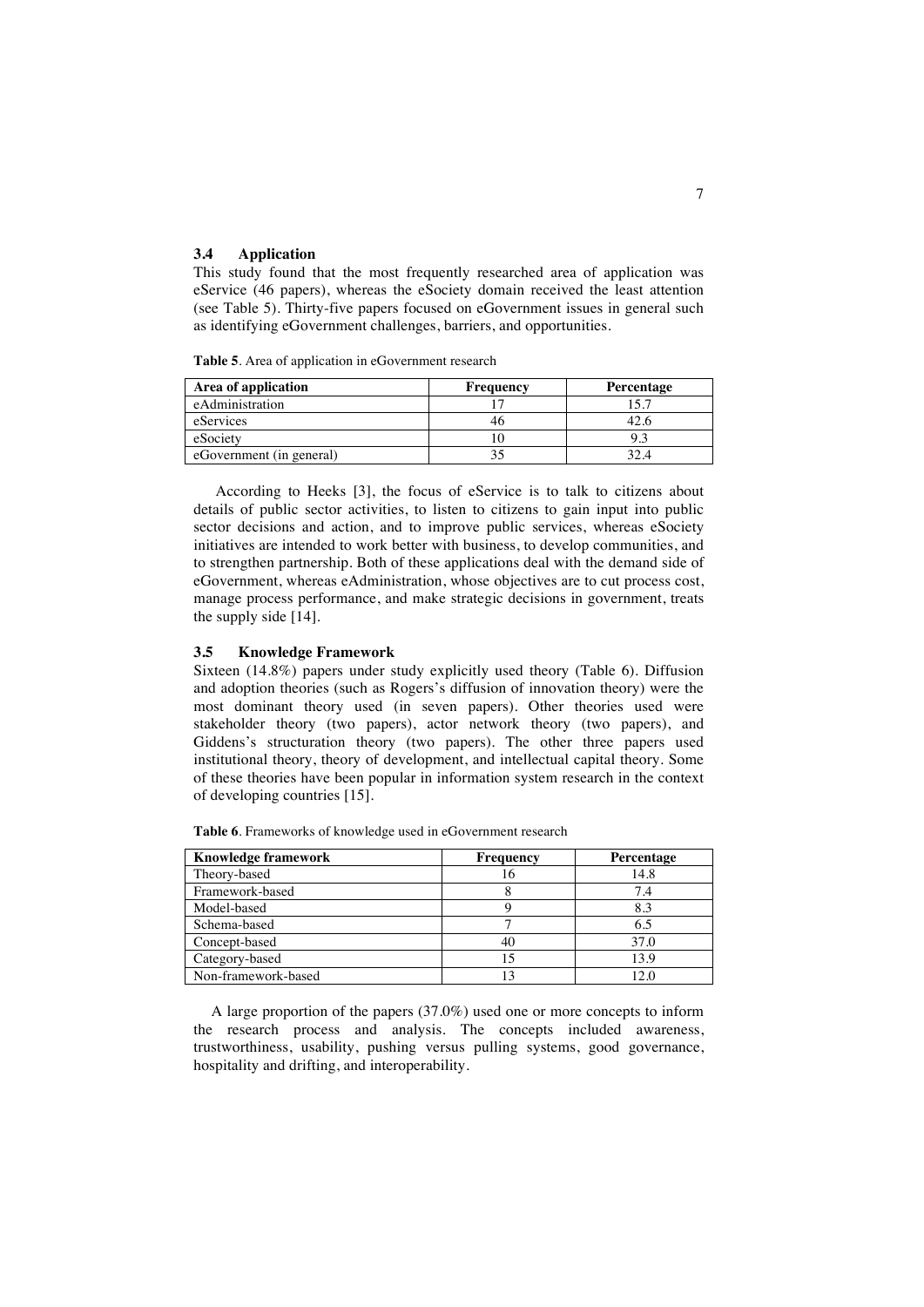Some (7.4%) studies were framework-based. Various frameworks explicitly derived from a body of theoretical work used to study, e.g., information system adoption and success. Examples of scheme-based studies included the papers that used infrastructure scheme or architecture  $(6.5\%)$ . Model-based research  $(8.3\%)$ mostly adopted stage model of eGovernment development. Fifteen (13.9%) papers fell into category-based studies. The categories used included gapanalysis, eGovernment barriers, and challenges.

In addition to the fact that only a limited number of the papers used theory explicitly, we should note here that 13 papers did not use any knowledge frameworks. One could ask whether the absence of theory in eGovernment research is a problem. If it is a problem, then it has been around for some years, as Heeks and Bailur [1] found a similar phenomenon. They found that the background of the researchers had influence in this regard. Researchers whose academic base was informatics or computer science generally made no use of theory or framework.

#### **3.6 Focus of Research**

This study revealed that the papers focused on various aspect of eGovernment, ranging from online service delivery, through organizational change, to better government (Table 7). The focus of research was reflected in the area of concern or in a more observable form, in the definition of eGovernment adopted by the researchers. For instance, one paper [16:124] that was dealing with online service delivery defined eGovernment as

"a web-based project to enhance communication between the government and citizens, business partners, employees and other agencies, and information publication from the authority".

| <b>Focus of research</b>                 | Frequency | Percentage |
|------------------------------------------|-----------|------------|
| Techno-centric/online service delivery   |           | 52.8       |
| Government-centric/organizational change |           | 25.0       |
| Citizen-centric/better government        |           |            |

**Table 7**. Focus of eGovernment research

As another example, a paper [17:37] that focused on organizational change defined eGovernment as

"a way of organizing public management in order to increase efficiency, transparency, accessibility and responsiveness to citizens through the intensive and strategic use of information and communication technologies in the inner management of the public sector (intra and inter governmental relations) as well as in its daily relations with citizens and users of public services".

Other papers that used a more citizen-centric approach paid attention to eGovernment initiatives that were intended, for instance, to provide citizens with greater access to eGovernment services or to IT, especially the Internet, in general [e.g. 18, 19]. The main goal was to empower citizens and to realize the advantages of IT in development, where citizens are the main beneficiaries.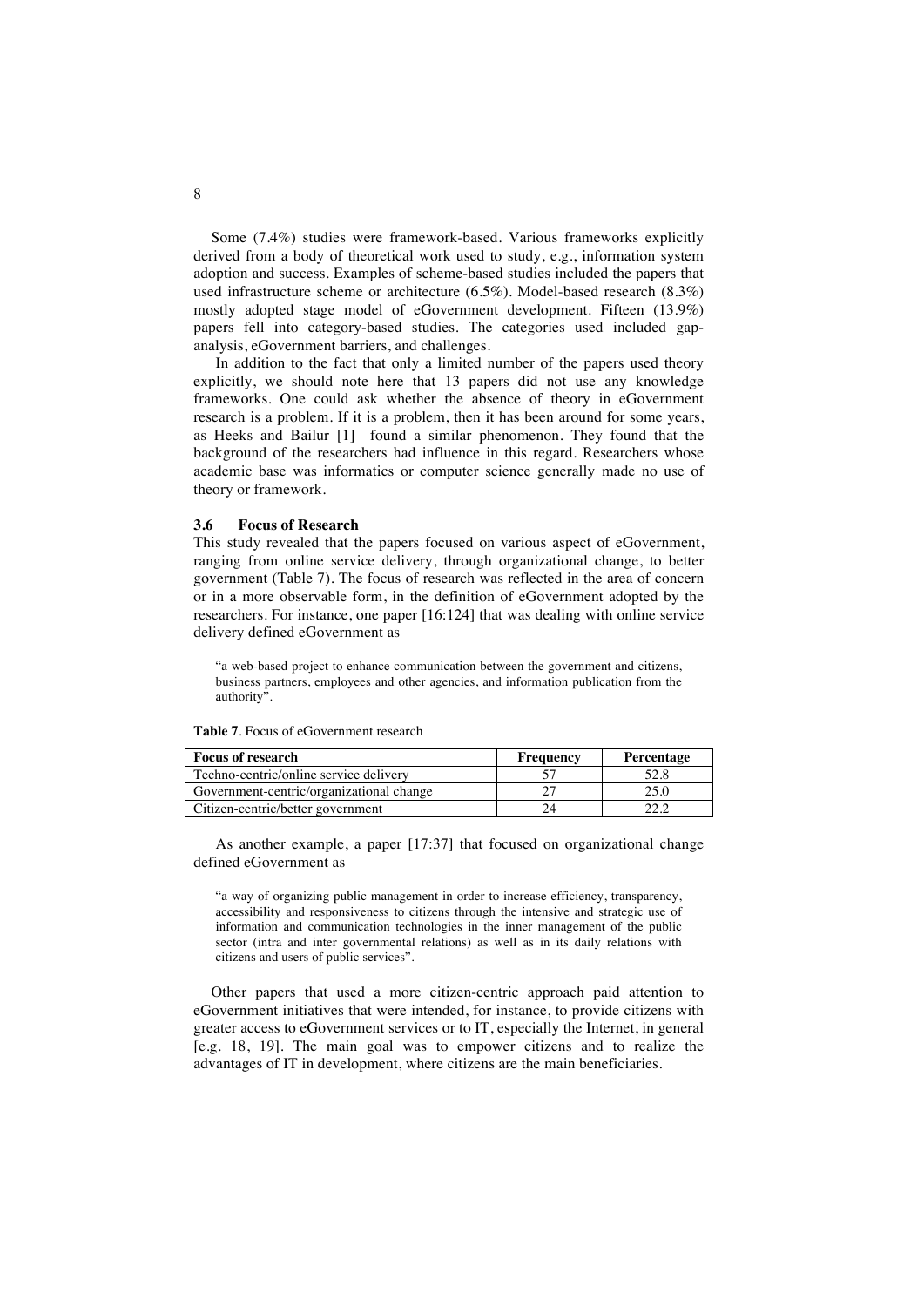#### **4 Discussion**

Has something substantive happened in the field of eGovernment research since 2005? Findings from previous literature reviews made by Heeks and Bailur's [1] and Grönlund and Andersson [20] were used as bases for comparison. Although these studies dealt with the eGovernment research in a general context, and did not focus on the context of developing countries, the findings could provide useful insights. To put them into the context, another literature review made by Walsham and Sahay [15] on IS research in the context of developing countries were brought in.

This study revealed that research paradigms of 30.6% of the papers were not discernable. This finding indicates that many eGovernment researchers did not pay attention to research epistemology or philosophies. This finding is in line with the previous literature review conducted by Heeks and Bailur [1], who found that most eGovernment research contained no clear statement of research philosophy. It is possible that for many of the eGovernment researchers the relevance of the research was more important than rigour. As Heeks and Bailur [1:251] noted, this finding still left "an open question about the importance and role of research philosophy in eGovernment research".

In 2005, Heeks and Bailur [1] did not found any single papers that adopted interpretive paradigm. If we believe that interpretive research can provide more insights about a phenomenon under study, we may rejoice the recent development in our field since 24.1% of the studies adopted this paradigm. However, this study found that only few (2.8%) critical studies. This finding echoed the previous study made by Walsham and Sahay [15] that made a call for critical studies. They argued that this type of studies was important since it "can open up the 'black box' as an aid to deeper understanding, and a stimulus to appropriate action" [15:19]. It seemed that this call did not get a sufficient attention from the researchers of eGovernment in developing countries.

Walsham and Sahay [15] also recommended more action research and longitudinal studies. Similarly, Heeks and Bailur [1] also found that around 80.0% of the papers reported cross-sectional research. Again, not many papers in this current study addressed this recommendation. This study found that only six papers employed longitudinal studies and three that reported action research. According to Walsham and Sahay [15:19],

"action research would appear to be particularly relevant in contexts where resources are scarce, when it can be argued that outside researchers should not only go away with data for their own papers and academic careers, but also aim to make a specific contribution in the research setting itself."

The action research may be also carried out in longitudinal studies, when interventions in field sites taking place on several occasions spaced out over time [15]. Often, action research is done in close collaboration with real stakeholders.

This study found that the proportion of theory-based studies increased. Heeks and Bailur's study [1] found only 1.2% theory-based studies out of 84, while this study revealed that 14.8% studies were theory-based. As presented above, there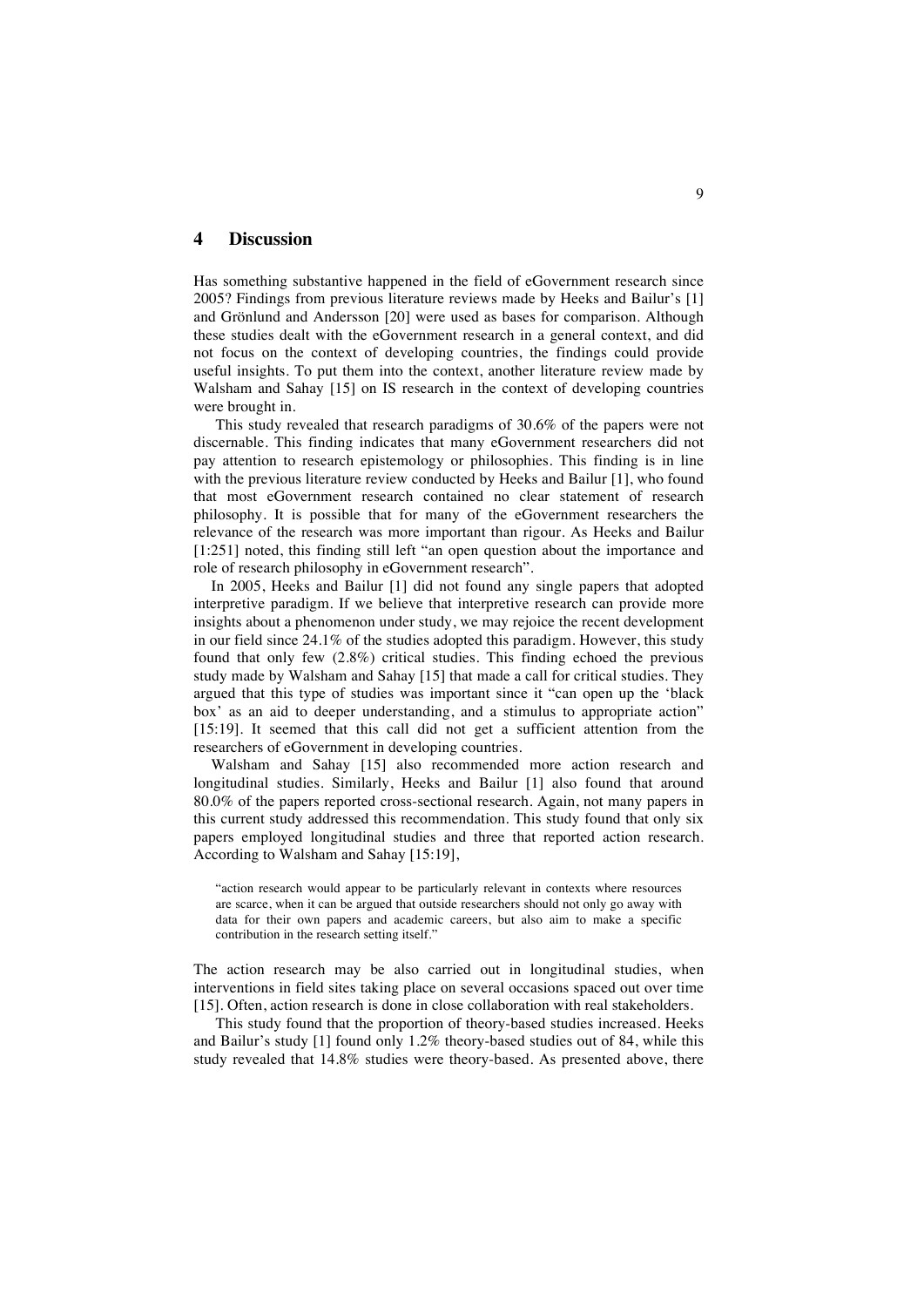were a variety of theories brought in into the eGovernment research, such as institutional theory, theory of development, actor network theory, structuration theory, diffusion of innovation theory, and intellectual capital theory. This is promising since the quality of research can increase if the studies are theorybased. Theory is important in eGovernment research, because it serves as: (a) a means for researchers to communicate with practitioners; (b) a means for researchers to communicate with each other; (c) a means for accumulation of knowledge; and (d) a means for legitimacy and recognition of the field as an academic discipline [21]. During the research process, theory can be used to guide data collection and analysis [22].

It their study, Heeks and Bailur [1] revealed that 20 (23.8%) papers did not reported their data collection methods. They considered it as 'bad practice' in eGovernment research. Unfortunately, there was no substantive change in this regard. This current study found that research methodology of 22.2% of the papers was indiscernible. In addition, data collection methods of 18 (16.7%) papers were also difficult to identify.

In 2006, Grönlund and Andersson's study [20] found that the eGovernment studies was increasingly focusing on IT. A different picture was offered by this study, which found significant recognition of human and other contextual factors in addition to merely technical actor, use of a range of different research methods and broad use of primary data, and attention to various eGovernment applications (i.e., eAdministration, eService, and eSociety). This was considered as good practices in Heeks and Bailur's study [1]. Moreover, these practices were suggested by Grönlund and Andersson [20] in their study. Instead of focusing on IT itself, eGovernment studies should focus on the role of IT in the context of society and government organization [20].

To sum up, from the methodological perspective, some future research directions can be drawn from this discussion. These include

- (a) paying more attention to research paradigm and methodology;
- (b) preserving multiculturalism in eGovernment research, by adopting appropriate research paradigms;
- (c) encouraging action research and longitudinal studies; and
- (d) improving the research quality by bringing theories in.

# **5 Concluding Remarks**

This paper has painted a current state of eGovernment research published between 2005 and 2010. The review was based on five areas of categorization, i.e., research paradigm, knowledge framework, methodology, application, and focus of research. Several future directions from the methodological perspective have been also presented. The main contributions of this paper are the answers to two research questions set at the outset. This study provided (a) a more recent picture of eGovernment research in the context of developing countries, and (b) a set of future research directions. This study was then expected to provide insights to eGovernment researchers.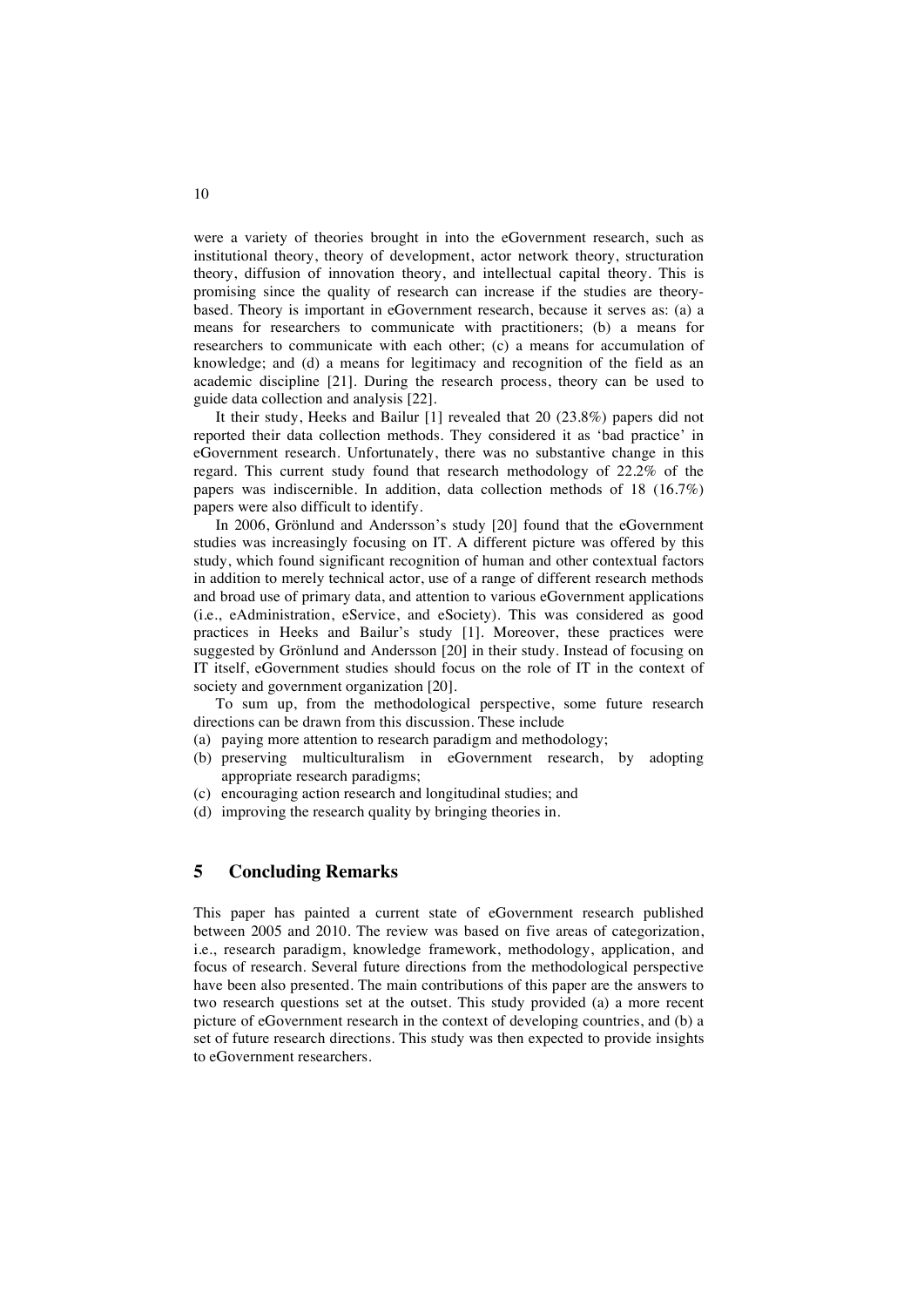Lastly, like any other studies, this study has some limitations. First, the paper focused on state of eGovernment research and not the research issue. I will present the latter in another future paper. Second, although I have tried to include most of the relevant papers in the review, it is certainly possible that some were omitted, especially those which were not indexed in the five portals and those which were not written in English. This might have caused some bias. Third, the validity of the study may be questionable and open for discussion, since I was the single coder for all the papers under study. Similar studies should if possible use more than one coder to improve validity.

## **References**

- 1. Heeks, R., Bailur, S.: Analyzing e-government research: Perspectives, philosophies, theories, methods, and practice. Government Information Quarterly 24, 243-265 (2007)
- 2. Webster, J., Watson, R.T.: Analyzing the past to prepare for the future: Writing a literature review. MIS Quarterly 26, xiii-xxiii (2002)
- 3. Heeks, R.: E-government in Africa: promise and practice. Information Polity 7, 97-114 (2002)
- 4. Chen, W., Hirschheim, R.: A paradigmatic and methodological examination of information systems research from 1991 to 2001. Information Systems Journal 14, 197-235 (2004)
- 5. Grönlund, Å.: Ten years of e-Government: The 'end of history' and new beginning. In: M. A. Wimmer et al. (ed.) LNCS: EGOV 2010, pp. 13–24. Springer, Berlin (2010)
- 6. Sahraoui, S.: E-inclusion as a further stage of e-government? Transforming Government: People, Process and Policy 1, 44-58 (2007)
- 7. Myers, M.D.: Qualitative research in information systems. MIS Quarterly 21, 241-242 (1997)
- 8. Orlikowski, W.J., Baroudi, J.J.: Studying information technology in organizations: Research approaches and assumptions. Information Systems Research 2, 1-28 (1991)
- 9. Walsham, G.: Interpreting Information Systems in Organizations. Wiley, Chichester (1993)
- 10. Myers, M.D., Klein, H.K.: A set of principles for conducting critical research in information systems. MIS Quarterly 35, 17-36 (2011)
- 11. Iivari, J.: A paradigmatic analysis of information systems as a design science. Scandinavian Journal of Information Systems 19, 39-64 (2007)
- 12. Benbasat, I., Goldstein, D.K., Mead, M.: The case research strategy in studies of information systems. MIS Quarterly 11, 369-386 (1987)
- 13. Yin, R.K.: Case Study Research: Design and Methods. Sage, California (2009)
- 14. Madon, S.: Evaluating the developmental impact of e-governance initiatives: an exploratory framework. Electronic Journal of Information Systems in Developing Countries 20, 1-13 (2004)